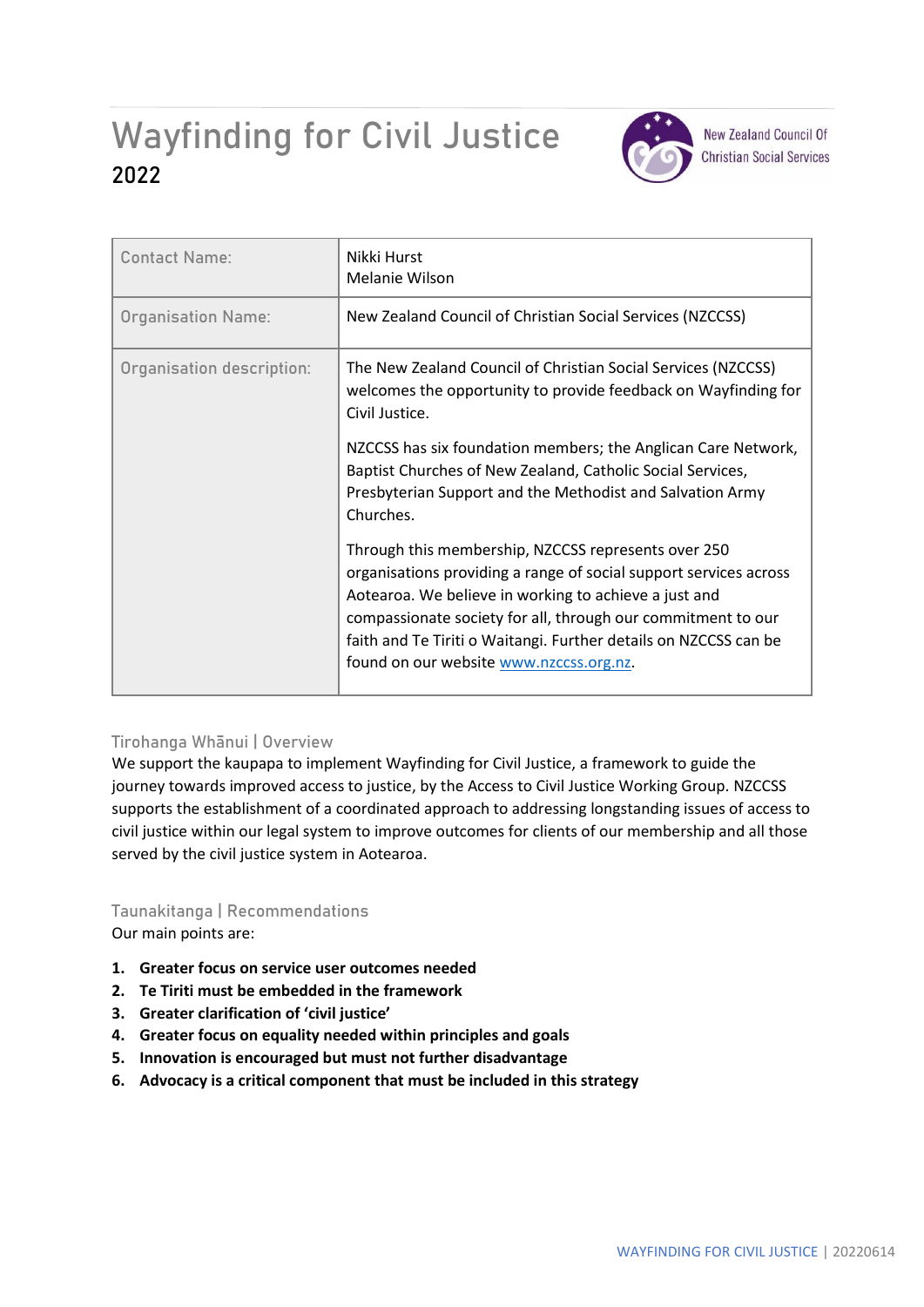#### **Item One – Greater focus on service user outcomes needed**

NZCCSS supports the intent to establish a coordinated approach to addressing longstanding issues of access to civil justice, such as timeliness, accessibility, and affordability of services within our legal system.

The development, implementation and management of a new framework is likely to be costly and require significant investment to ensure it can be effective. As proposed, the goals within Wayfinding for Civil Justice focus heavily on process - increasing knowledge, information, and measurement, rather than articulating the specific outcomes for service users that are hoped will result from these efforts.

We believe there is an opportunity for this strategy to focus more heavily on outcomes for service users, rather than outcomes for the system itself. Without this there is the risk of increased administration, information gathering and dissemination, but limited change in outcomes for clients of the justice system.

We would also suggest ensuring a useful tool doesn't already exist.

#### **Item Two – Te Tiriti must be embedded in the framework**

NZCCSS recommends that Te Tiriti be embedded within the foundation of Wayfinding for Civil Justice, as opposed to within a separate principle. This reflects a commitment to upholding the authority and responsibilities of Te Tiriti in relation to our justice system.

We believe there is greater scope for Treaty responsibilities to also be recognised in the goals of the framework with regards to addressing inequities for tangata whenua.

#### **Item Three – Greater clarification of 'civil justice'**

Wayfinding for Civil Justice must provide greater clarity as to what is considered within the scope of 'civil justice'. It is currently unclear exactly which jurisdictions this strategy applies to.

#### **Item Four – Greater focus on equality needed within principles and goals**

The principles and goals of Wayfinding for Civil Justice must include a greater focus on addressing systemic causes of discrimination and inequality of access within the justice system.

Currently Principle B. Design for diversity, speaks to a focus on inclusion and meeting the needs of all people. Goal 3.2. aims to ensure equitable access to the courts. These statements are broad, and we would argue that there is room for the principles and goals to target improvements to specific existing inequities within the justice system so that the needs of disadvantaged populations are explicitly prioritised within this framework.

#### **Item Five – Innovation is encouraged but must not further disadvantage**

We support the focus on innovation with regards to the form and availability of legal assistance and tools beyond traditional lawyer-led approaches. Many of the processes within our legal system are